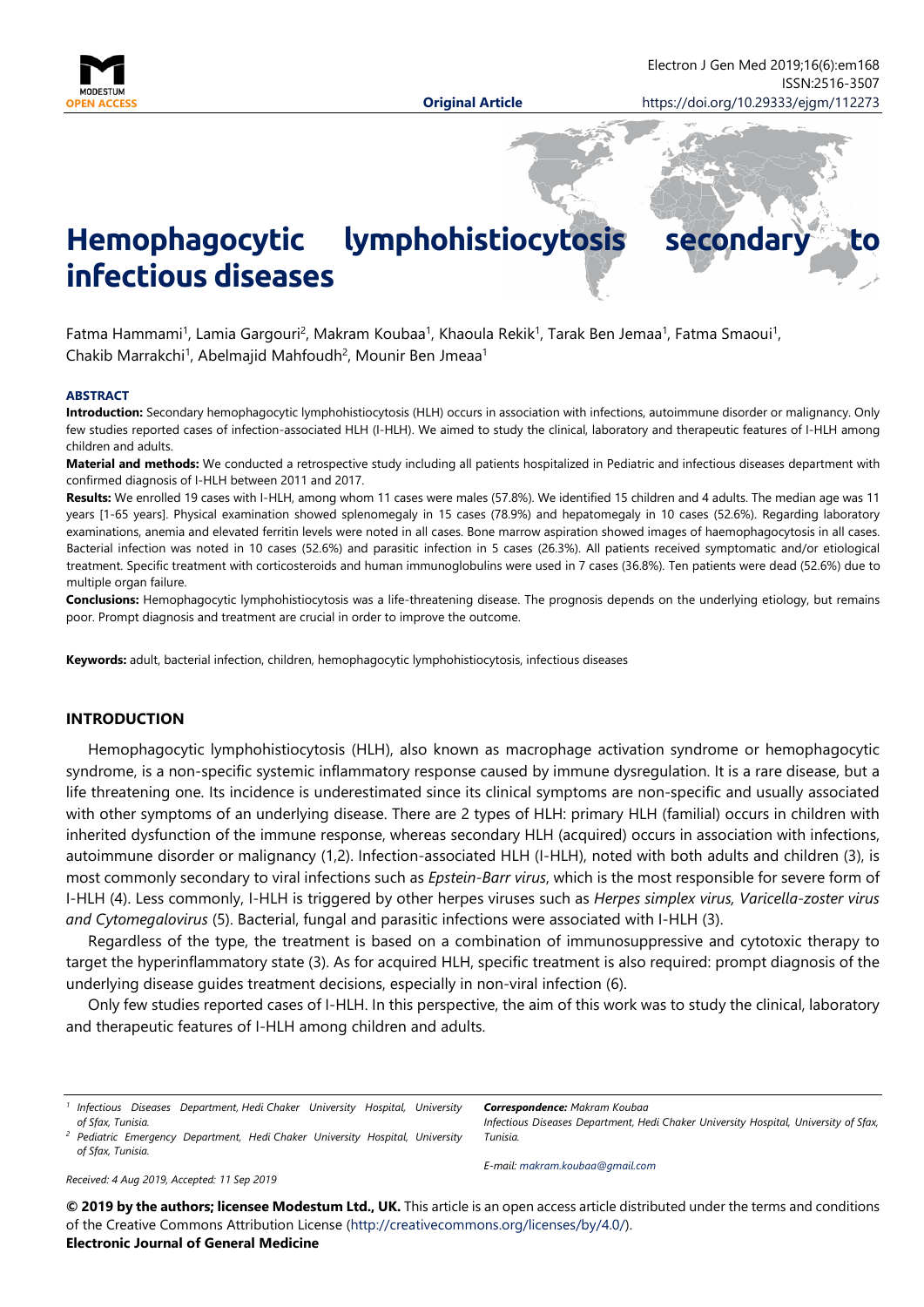|                                      |                                  | <b>Number</b> | Percentage (%) |
|--------------------------------------|----------------------------------|---------------|----------------|
| <b>Total</b>                         |                                  | 19            | 100            |
| <b>Clinical symptoms</b>             | Fever                            | 19            | 100            |
|                                      | Pulmonary signs                  |               | 36.8           |
|                                      | Neurological signs               | 4             | 21             |
|                                      | Digestive signs                  |               | 15.8           |
|                                      | Hemorrhagic signs                |               | 5.3            |
|                                      | Motor deficit of the lower limbs |               | 5.3            |
| <b>Physical examination</b><br>signs | Splenomegaly                     | 15            | 78.9           |
|                                      | Hepatomegaly                     | 10            | 52.6           |
|                                      | Skin rash                        | 10            | 52.6           |
|                                      | Neurological signs               | 4             | 21             |
|                                      | Lymphadenopathy                  | 3             | 15.8           |

**Table 1:** *Clinical symptoms and physical examination signs of patients with hemophagocytic lymphohistiocytosis*

# **MATERIALS AND METHODS**

## **Study Design**

We conducted a retrospective study including all patients hospitalized in Pediatric and infectious diseases department with confirmed diagnosis of I-HLH between 2011 and 2017.

## **Data Collection and Case Definition**

We collected data from the medical records of patients on pre-established sheets.

We included all patients with confirmed HLH according to Henter diagnostic criteria in 2004 (7). HLH triggered by an infection disease was also confirmed.

In order to determinate the underlying disease associated with HLH, different investigations were performed such as viral serologies (*EBV*, *CMV*, hepatitis A,B and C, *HIV*), serologies of rubella, typhoid fever and toxoplasmosa. Blood and stool culture, urine examination and thick and thin blood smears were performed as well, depending on clinical symptoms presented by the patient.

## **Statistical Analysis**

We performed statistical analysis using SPSS 20. Qualitative variables were carried out as numbers and percentages. Quantitative variables were driven by means and standard deviation, when they were normally distributed. Otherwise, medians and interquartile ranges (IQR) were performed.

## **RESULTS**

# **Patients' Characteristics**

During the study period, we enrolled 19 cases with I-HLH, among whom 11 cases were males (57.8%). We identified 15 children and 4 adults. The median age was 11 years [1-65 years]. Twelve patients (63.1%) were aged less than 6 years, representing, therefore, the most affected age group. According to residency, 10 patients came from rural area (52.6%).

## **Clinical Features and Laboratory Results**

All patients had fever, which was associated to pulmonary signs in 7 cases (36.8%). Physical examination showed splenomegaly in 15 cases (78.9%) and hepatomegaly in 10 cases (52.6%) (**Table 1**).

Regarding laboratory examinations, anemia was noted in all cases, thrombocytopenia in 18 cases (94.7%) and leucopenia in 13 cases (68.4%). Further investigations revealed elevated ferritin levels (100%), hypertriglyceridemia in 10 cases (52.6%) and hypofibrinogenemia in 7 cases (36.8%). Increased levels of inflammatory markers were noted, such as increased C-reactive protein (100%) and increased erythrocyte sedimentation rate, noted in 6 cases (31.5%) (**Table 2**).

Bone marrow aspiration was indicated. It showed images of haemophagocytosis in all cases associated to *Leishmania* bodies in macrophages in 3 cases (15.8%).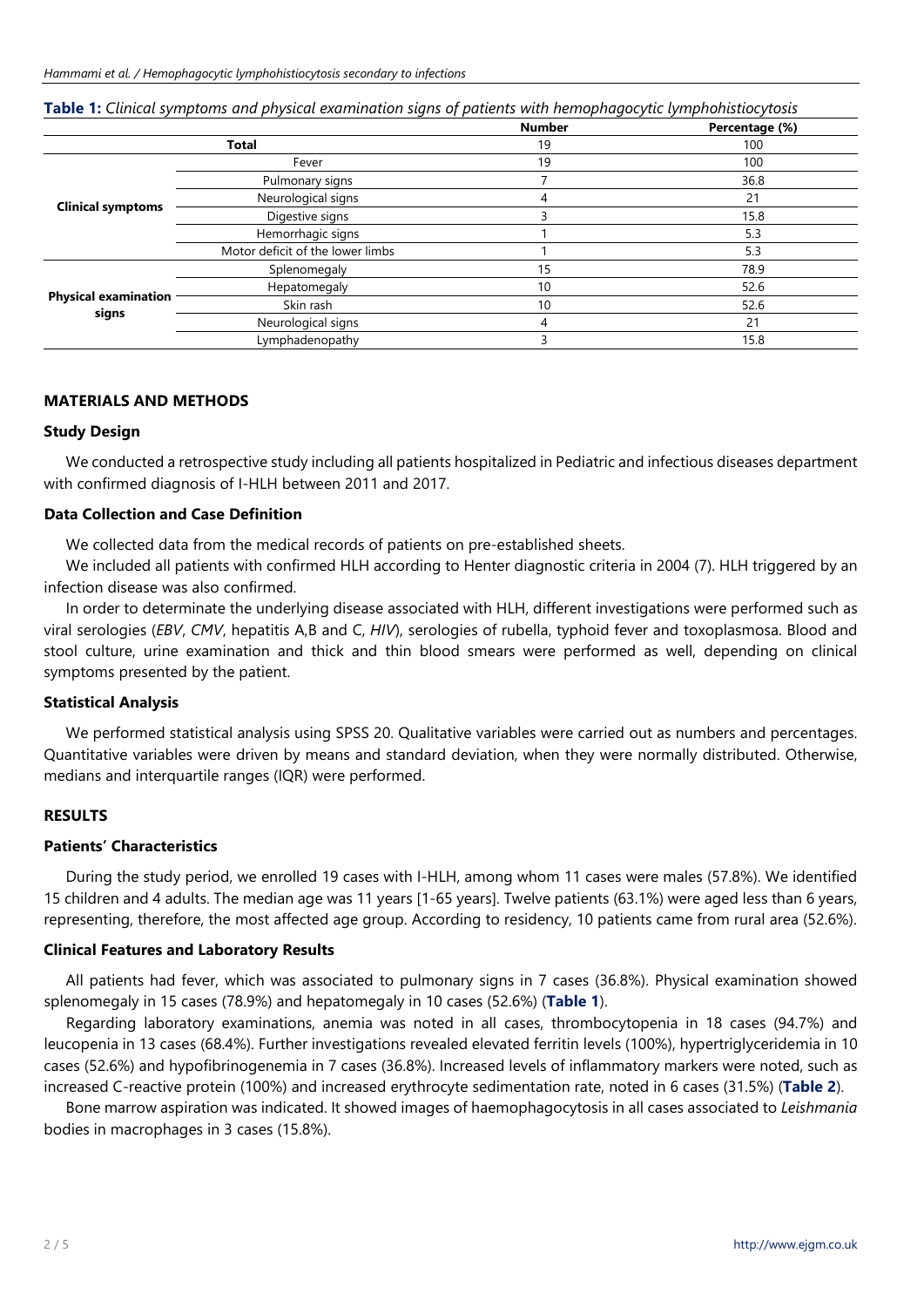| Laboratory results                         | <b>Number</b> | Percentage (%) |
|--------------------------------------------|---------------|----------------|
| Anemia                                     | 19            | 100            |
| Increased C-reactive protein               | 19            | 100            |
| Elevated ferritin levels                   | 19            | 100            |
| Thrombocytopenia                           | 18            | 94.7           |
| Elevated aspartate and alanine transferase | 16            | 84.2           |
| High lactate dehydrogenase levels          | 15            | 78.9           |
| Low prothrombin rate                       | 15            | 78.9           |
| High bilirubin levels                      | 14            | 73.6           |
| Leucopenia                                 | 13            | 68.4           |
| Hypertriglyceridemia                       | 10            | 52.6           |
| Hypofibrinogenemia                         |               | 36.8           |
| Increased erythrocyte sedimentation rate   | 6             | 31.5           |

#### **Table 2:** *Laboratory results associated with hemophagocytic lymphohistiocytosis*

**Table 3:** *Infectious diseases etiology associated with hemophagocytic lymphohistiocytosis*

| <b>Etiology</b>            |                                        | <b>Number</b> | <b>Total</b> |
|----------------------------|----------------------------------------|---------------|--------------|
| <b>Viral infection</b>     | Primary EBV infection                  |               |              |
|                            | Primary Rubella infection              |               |              |
| <b>Parasitic infection</b> | Visceral leishmaniasis                 |               |              |
|                            | P.falciparum malaria                   |               |              |
|                            | Toxoplasmosis                          |               |              |
| <b>Fungal infection</b>    | Hepatic candida abscesses              |               |              |
| <b>Bacterial infection</b> | Staphylococcus aureus bacteremia       |               |              |
|                            | Pseudomonas aeruginosa bacteremia      |               |              |
|                            | Klebsiella pneumoniae bacteremia       |               |              |
|                            | Acinetobacter baumannii bacteremia     |               | 10           |
|                            | Multi drug resistant E.coli bacteremia |               |              |
|                            | Disseminated tuberculosis              |               |              |
|                            | Salmonellosis                          |               |              |

*EBV: Epstein-Barr virus*; *E.coli: Escherichia coli*; *P.falciparum: Plasmodium falciparum*

## **Etiology of Hemophagocytic lymphohistiocytosis**

Bacterial infection was noted in 10 cases (52.6%), a parasitic infection in 5 cases (26.3%) and viral infection in 3 cases (15.8%). One patient had fungal infection (5.3%) (**Table 3**).

## **Treatment and Disease Evolution**

Patients received symptomatic treatment such as antipyretics for those who had fever. Seventeen patients (89.4%) had severe anemia, requiring red blood cell transfusion. Platelet and fresh frozen plasma were administered in 12 (63.1%) and 7 cases (36.8%), respectively. After identifying the underlying infection, etiological treatment was required. Antibiotic, antiviral and antifungal therapy were used when bacterial, viral or fungal infection were confirmed. Antitubercular and antimalarial treatment were delivered in case of tuberculosis and malaria, respectively. Specific treatment with corticosteroids and human immunoglobulins were used in 7 cases (36.8%). The mean duration of corticosteroids was 8 days. Three patients (15.8%) were treated with 8-week induction regimen, which included dexamethasone, etoposide and cyclosporine.

The disease evolution was favourable in 9 cases (47.4%). Ten patients were dead (52.6%) due to multiple organ failure. The death occurred after a median duration of hospitalization of 19 days [1-60days].

## **DISCUSSION**

Our study highlighted the burden of HLH. It was a rare disease, but a potentially fatal disorder, unless diagnosis and appropriate therapy were promptly instituted. It affects more frequently children than adults (8), which was concordant with results noted in our study. In Japan, a national survey reported that pediatric and adult annual incidence was 1 per 800000 (9). However, its exact incidence worldwide is unknown. It varies by geographic region from 1 /50000 live births in Sweden to 7.5/10000 live births in Turkey, for example (3).

The disease is the result of impaired function of Natural Killer cells, cytotoxic T cells and T regulatory cells. All those lead to hemophagocytosis in the bone marrow and the reticulo-endothelial system, which explain clinical and biological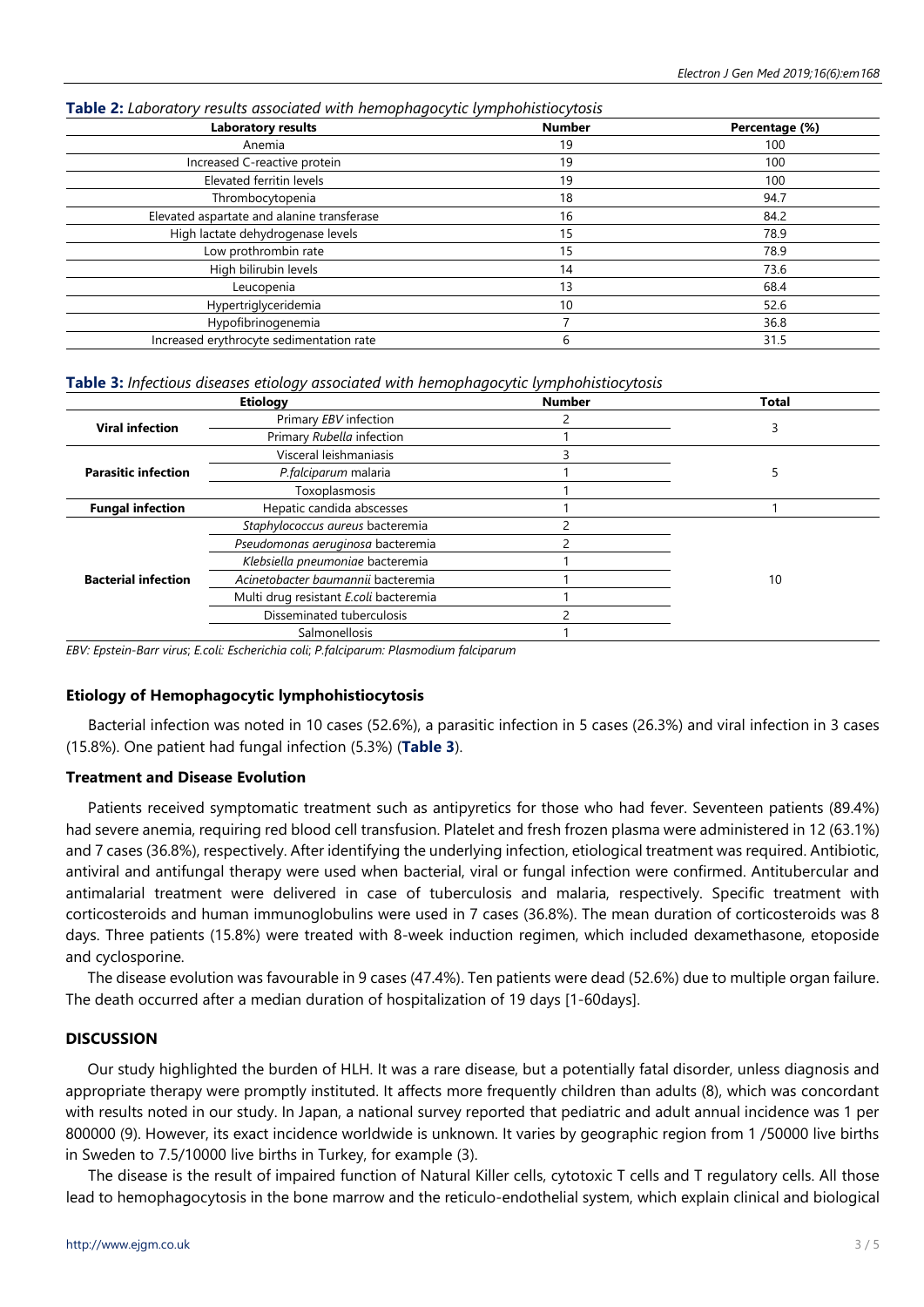symptoms, such as cytopenia or splenomegaly. High levels of interferon γ, interleukin-1 and interleukin-6 play a role in the syndrome, explaining fever or hypertriglyceridemia, for example (4,5,10).

Two types of HLH were identified: Familial HLH, related to perforin gene mutation, usually noted in infancy or early childhood, representing therefore, 80 % of the cases. However, it was also reported among adults. An acquired HLH is the consequence of intense immune activation caused by infection, autoimmune disease, cancer, certain metabolic diseases or immunosuppressive therapy. It was reported with both adults and children (4,9,11). I-HLH is commonly related to viral infections (3). However, in our study, we reported a predominance of bacterial infections. This might be explained by the reduced sample, which is probably considered unsignificant. Besides, laboratory diagnosis of viral infections are sometimes more difficult and requires the use of multiple serologies, which are not always available. Therefore, viral infections might be underestimated.

The HLH treatment is based on immunosuppressive and cytotoxic therapy, such as dexamethasone or etoposide in order to target the hyperinflammatory state. Different protocols were tested mostly among children. However, there are few data to guide the management of HLH among adults (3,12). Previous studies showed that high-dose of polyvalent immunoglobulin are beneficial in infection. In fact, the main predictive factor of response was its early administration, especially when ferritin level was high (2). For patients with I-HLH, the suitable antimicrobials targeting suspected or confirmed pathogens were indicated, such as, antiviral, antibiotic or antifungal therapy (13). However, an updated treatment protocol is lacking. Further studies are required in order to specify HLH treatment guidelines among both children and adults.

The prognosis of HLH depended on the underlying etiology. Previous studies showed that the 5-year survival rate was 83% in patients with I-HLH (4). However, the prognosis remains poor among adults, with mortality ranging from 41 to 79 % (13,14). Actually, favourable prognostic factors were reported, including children, adults aged less than 50 years old, prompt treatment, fever subsiding within 3 days of diagnosis, low histiocytis in marrow, higher fibrinogen levels, absence of disseminated intravascular coagulation or other coagulopathy and excellent baseline health (15).

Hemophagocytic lymphohistiocytosis was a life-threatening disease with many underlying etiology. It was likely under-recognized because of its various clinical and laboratory findings. The prognosis depends on the associated etiology, but remains poor. Prompt diagnosis and treatment are crucial in order to improve the outcome.

# **REFERENCES**

- 1. La Rosee P, Horne A, Hines M, et al. Recommendations for the management of hemophagocytic lymphohistiocytosis in adults. Blood. 2019;133(23):2465-2477. <https://doi.org/10.1182/blood.2018894618> PMid:30992265
- 2. Esmaili H, Mostafidi E, Mehramuz B, Ardalan M, Mohajel-Shoja M. An update on renal involvement in hemophagocytic syndrome (macrophage activation syndrome). J Nephropathol. 2016;5(1):8-14. <https://doi.org/10.15171/jnp.2016.02> PMid:27047804 PMCid:PMC4790190
- 3. Tothova Z, Berliner N. Hemophagocytic Syndrome and Critical Illness: New Insights into Diagnosis and Management. J Intensive Care Med. 2015;30(7):401-12. <https://doi.org/10.1177/0885066613517076> PMid:24407034 PMCid:PMC4099298
- 4. Malinowska I, Machaczka M, Popko K, Siwicka A, Salamonowicz M, Nasilowska-Adamska B. Hemophagocytic syndrome in children and adults. Arch Immunol Ther Exp. 2014;62(5):385-94. [https://doi.org/10.1007/s00005-](https://doi.org/10.1007/s00005-014-0274-1) [014-0274-1](https://doi.org/10.1007/s00005-014-0274-1) PMid:24509696 PMCid:PMC4164855
- 5. Amireh S, Shaaban H, Guron G. Severe Plasmodium vivax cerebral malaria complicated by hemophagocytic lymphohistiocytosis treated with artesunate and doxycycline. Hematol Oncol Stem Cell Ther. 2018;11(1):34-7. <https://doi.org/10.1016/j.hemonc.2016.06.001> PMid:27514010
- 6. Hui YM, Pillinger T, Luqmani A, Cooper N. Haemophagocytic lymphohistiocytosis associated with Mycobacterium tuberculosis infection. BMJ Case Rep. 2015;2015. <https://doi.org/10.1136/bcr-2014-208220> PMid:25870214 PMCid:PMC4401899
- 7. Henter JI, Horne A, Arico M, et al. HLH-2004: Diagnostic and therapeutic guidelines for hemophagocytic lymphohistiocytosis. Pediatr Blood Cancer. 2007;48(2):124-31. <https://doi.org/10.1002/pbc.21039> PMid:16937360
- 8. Zhang Y, Liang G, Qin H, Li Y, Zeng X. Tuberculosis-associated hemophagocytic lymphohistiocytosis with initial presentation of fever of unknown origin in a general hospital: An analysis of 8 clinical cases. Medicine. 2017;96(16). <https://doi.org/10.1097/MD.0000000000006575> PMid:28422850 PMCid:PMC5406066